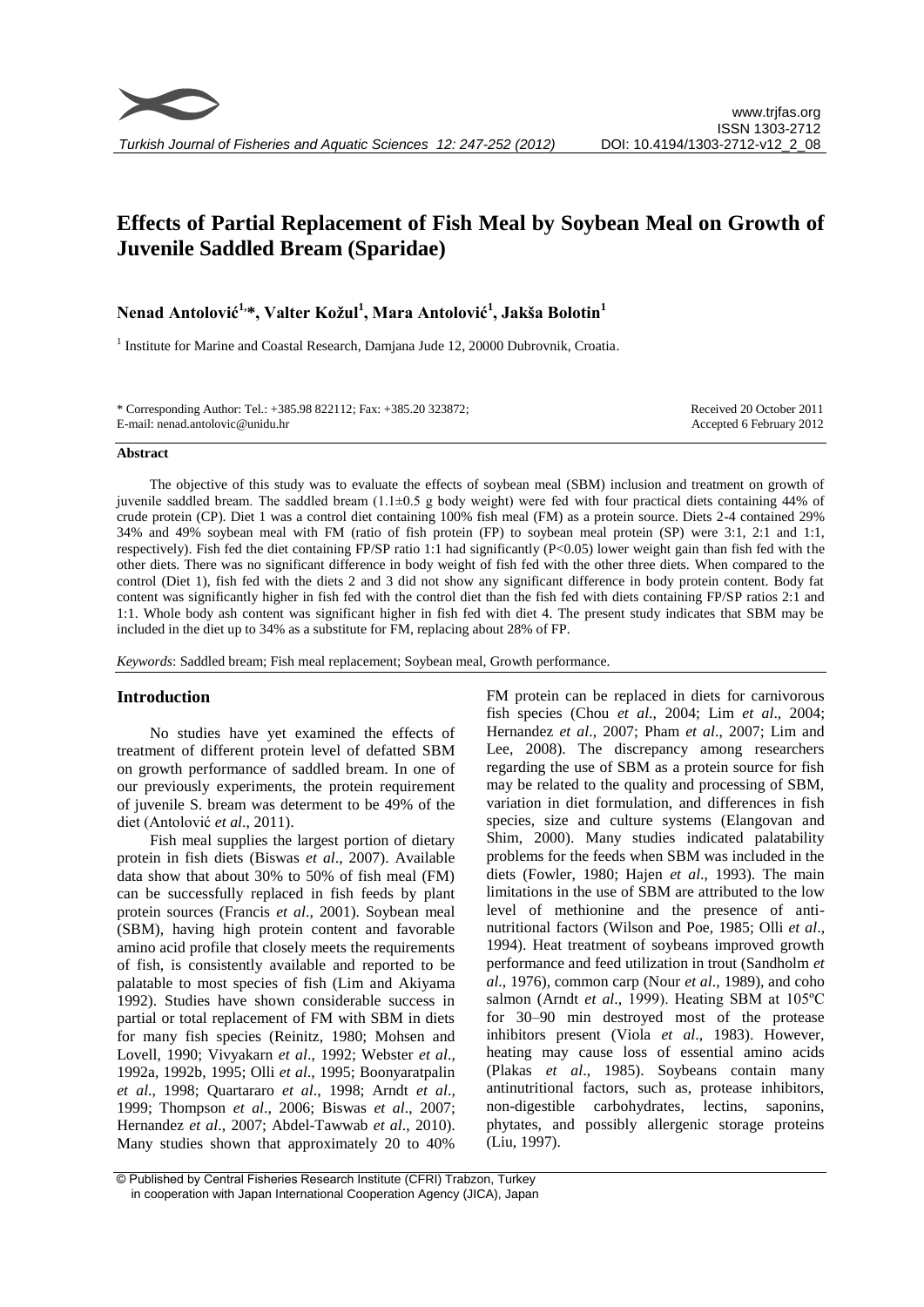The objective of this study was to examine the growth performance, feed utilization efficiency, and body composition on saddled bream fingerlings fed on diets containing differently protein level of defatted SBM.

### **Materials and Methods**

#### **Experimental Diets**

Four isoenergetic diets were formulated to contain various percentages of SBM (defatted) as partial replacement for FM. All diets were isonitrogenous and contained 44% protein. Diet 1 is with 84% FM served as the control. Diets 2, 3 and 4 contained 29%, 34%, and 49% SBM and 59%, 53%, and 37% FM, respectively (ratio of fish meal protein (FP) to soybean meal protein (SP), 3:1, 2:1 and 1:1, respectively). The composition and proximate analysis of the experimental diets are given in Table 1. SBM was ground to powder form in a mill. All dry ingredients were mixed thoroughly for 30 min in a food mixer. Then, oil was added and the diets were mixed again for 10 min. The prepared diets were packed in separate plastic bags and stored at -30°C. Wet feed was prepared weekly. The calculated amount of dry feed for a week for each tank was mixed with an equal amount of distilled water to form a paste wet feed and stored at 4°C. Fish were fed at a rate of 6% body weight five times daily  $(08^{00}, 10^{00},$  $12^{00}$ ,  $14^{00}$ , and  $16^{00}$  h). During the course of the experiment, fish in all tanks ate all the food as soon as they were fed and no food was left over. Fish (n=30) were bulk-weighed every month and to record growth and determine the daily ration for the subsequent fortnight. The feeding trial was carried out for 90

days.

#### **Experimental Procedure**

Juvenile tin foil saddled bream were collected from south Adriatic Sea and stocked in the experimental tanks (1,000 L) for 1 week before the beginning of the experimental regime, in order to condition the fish to the laboratory system and handling procedures. The photoperiod was set at 12-h light : 12-h dark. During the acclimatization period, the fish were fed a commercial powdered diet 64% protein. At the start of the growth trial, uniform-sized fish  $(1.1\pm0.5 \text{ g}$  body weight) were randomly distributed into 12 tanks, with three replicates per diet. Hundred fish were stocked in each tank. The tanks were connected to a continuous circulatory system, in which seawater from a holding tank was circulated through biological and mechanical filters and sterilized with UV light. Continuous aeration was provided to each tank through air stones connected to a central air compressor. Water temperature and pH were measured every 3 days. The water temperature varied between 18 and 21°C and the pH ranged from 6.5 to 7.3 during the experimental period.

#### **Sampling Procedure and Evaluation of Growth Parameters**

Prior to final weighing and sampling for chemical analysis, fish were starved for 24 h. At the termination of the experiment, 15 fish from each tank were randomly collected for proximate analysis. Fish were killed by immersing in ice water. Fish carcass samples were analyzed for crude protein, crude fat, ash, and moisture according to the methods described

**Table 1** Composition and proximate analysis of experimental diets (g/100 g diet)

|                                | Diet 1  | Diet 2 | Diet 3 | Diet 4 |
|--------------------------------|---------|--------|--------|--------|
| Ingredient $(g/100g)$          | Control |        | FP:SP  |        |
|                                | 100% FP | 3:1    | 2:1    | 1:1    |
| Fish meal                      | 84      | 59     | 53     | 39     |
| Soybean meal                   |         | 29     | 34     | 49     |
| Fish oil                       | 6       |        |        |        |
| Carboxymethyl cellulose        |         |        | 3      |        |
| Starch                         |         |        | 6      |        |
| Mineral mix <sup>a</sup>       |         |        | ◠      |        |
| Vitamin mix <sup>b</sup>       |         |        |        |        |
| Total                          | 100     | 100    | 100    | 100    |
| Proximate composition analysed |         |        |        |        |
| Crude protein                  | 44.21   | 43.45  | 44.12  | 44.02  |
| Crude lipid                    | 14.3    | 13.8   | 14.1   | 14.8   |
| Ash                            | 13.21   | 12.54  | 12.05  | 12.11  |
| $GE^c$ (kJ/kg)                 | 21.3    | 21.2   | 21.7   | 21.1   |

<sup>a</sup>Mineral mix contains (g/kg diet): CaHPO<sub>4</sub>P<sub>2</sub>H<sub>2</sub>O, 18.00; CaCO<sub>3</sub>, 14.00; MgSO<sub>4</sub>P<sub>7</sub>H<sub>2</sub>O, 5.10; FeSO<sub>4</sub>P<sub>7</sub>H<sub>2</sub>O, 1.00; NaHCO<sub>3</sub>, 6.88; MnSO<sub>4</sub>PH<sub>2</sub>O, 0.35; KIO<sub>3</sub>, 0.01; CoCl<sub>2</sub>P<sub>6</sub>H<sub>2</sub>O, 0.002; Na<sub>2</sub>MoO<sub>4</sub>P<sub>2</sub>H<sub>2</sub>O, 0.008; NaSeO<sub>3</sub>, 0.002; KH<sub>2</sub>PO<sub>4</sub>, 11.996; ZnCO<sub>3</sub>, 0.15; CuSO<sub>4</sub>P<sub>5</sub>H<sub>2</sub>O, 0.03; NaCl, 2.47; Al<sub>2</sub>\_SO<sub>4</sub>.3, 0.02.

<sup>b</sup>Vitamin mix contains (g/100 g of mix): thiamin, 0.100; pyridoxine, 0.100; folic acid, 0.025; ascorbic acid, 2.00; pantothenic acid, 0.300; myo-inositol, 2.00; biotin, 0.010; niacin, 0.750; cyanocobalamin, 0.001; riboflavin, 0.100; retinol acetate, 0.040; tocopheryl acetate, 0.200; menadione, 0.400; cholecalciferol, 0.003; dextrin, 93.971.

<sup>c</sup>GE= gross energy.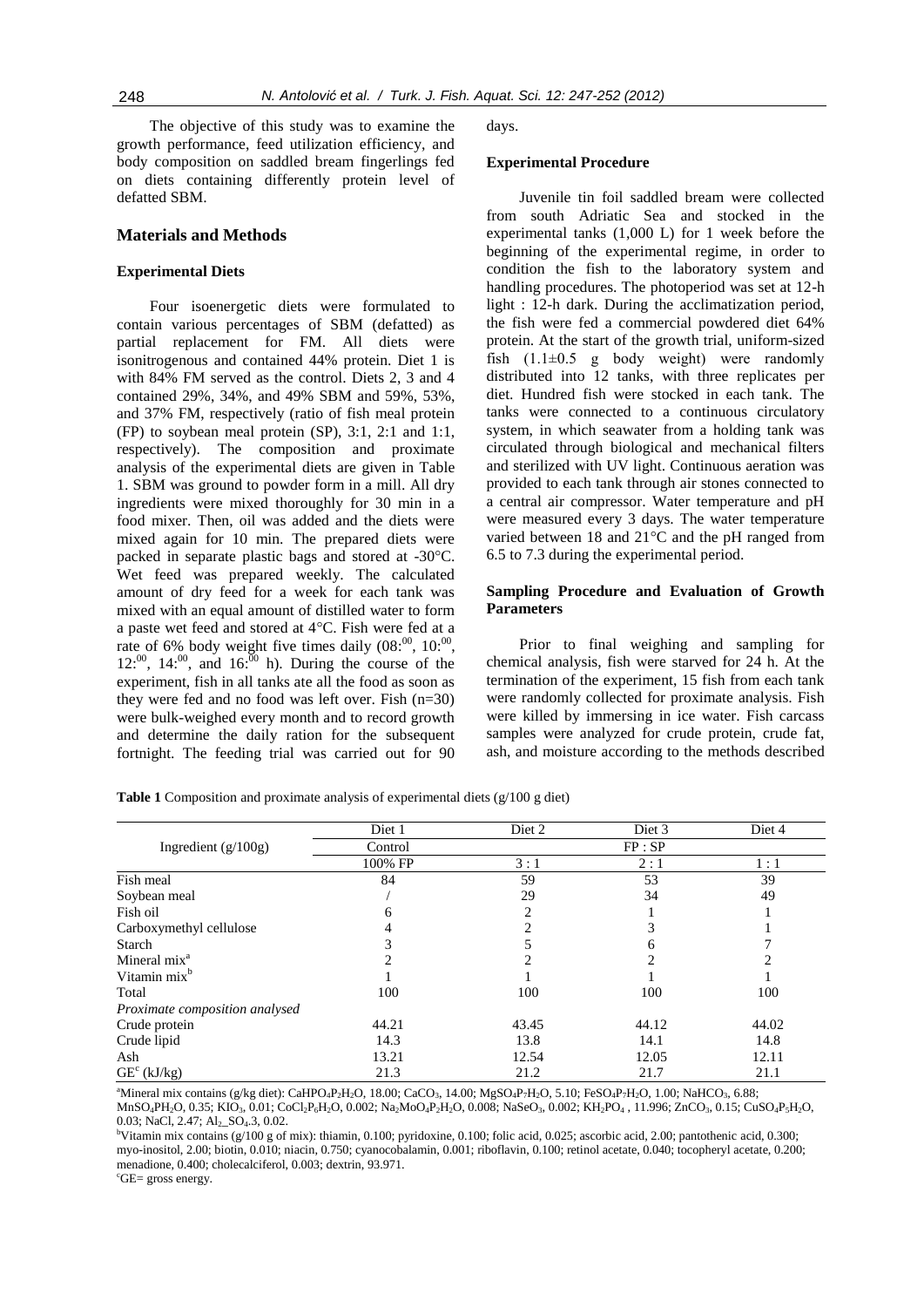by the Association of Official Analytical Chemists AOAC, 1990. Water content was measured by drying samples at  $105^{\circ}$ C to constant weight in an oven. Crude protein was determined using a Kjeltec autoanalyser. Crude fat was estimated using Soxhlet apparatus with petroleum ether and ash by heating at 550ºC for 24 h in a Thermolyne type 6000 programmable ashing furnace (Carbolite Furnaces, model CSF 1100).

The data obtained were analyzed for feed conversion efficiency (FCR), protein efficiency ratio (PER), specific growth rate (SGR), using following formula:

$$
FCR = \frac{Dry \text{ feed consumed} (g)}{ Wet \text{ weight gain} (g)}
$$

$$
PER = \frac{Wet \text{ weight gain} (g)}{Protein consumed (g)}
$$

$$
SGR = \frac{\left[\text{In final weight (g) - In initial weight (g)}\right]}{\text{Time (days)}} \times 100
$$

Data were analyzed by one-way analysis of variance ANOVA using Statistica 7 ANOVA procedure. Duncan's multiple-range test was used to compare differences among means. The level of significance was chosen at P<0.05 and the results are presented as means  $\pm$  standard error of the mean (SEM).

## **Results**

After 90 days, the weight gain response and feed performance data of saddled bream fed diets

containing different percentages of SBM and FM are shown in Table 2. Among the treatments, the weight gain of fish fed with Diet 4 was significantly different from diet 1, 2 and 3. FCR ranged from 7.7 to 16.9 and PER varied from 0.12 to 0.26 among the treatments. PER and FCR were significantly lower and higher, respectively, in fish fed with Diet 4 than that of fish fed with the other three diets. However, FCR and PER were not significantly different among fish fed with Diets 2 and 3. The general health and appearance of all test fish were good and the fish in all treatments were very active. The whole body composition of fish after 90 days of growth trial is given in Table 3. Whole-body moisture content significantly increased as the amount of SBM in the diets increased. Conversely, the whole-body lipid significantly decreased. However, ash content was significantly higher in fish fed with Diet 4, containing 49% SBM than in those fed with the other three diets, but wholebody ash content was not significantly different among the fish fed with Diets 1–3. Crude protein content was highest in fish fed with Diet 3 and it was not significantly different from that of fish fed with Diets 1 and 2. However, crude protein of the fish fed with Diet 4, containing FP and SP in the ratio 1:1, was significantly lower than fish fed the other three diets.

### **Discussion**

The result of the present study shows that inclusion of SBM up to 34% in the diet, did not affect the growth rate when compared with the control diet containing 84% FM (100% FP). This is in agreement with results obtained with several fish species. Watanabe *et al*. (1992) demonstrated that SBM could be included as a protein source up to 30% in place of

**Table 2.** Mean initial body weight, weight gain, FCR, SGR, PER, of saddled bream fed test diets containing different ratios of FP and SP for 90 days<sup>1</sup>

|                           | Diet                        |                             |                         |                                |
|---------------------------|-----------------------------|-----------------------------|-------------------------|--------------------------------|
|                           | l (100% FP)                 | 2(3 FP:1 SP)                | 3(2 FP:1 SP)            | $4(1$ FP : $1$ SP              |
| Initial weight $(g/fish)$ | $1.09 \pm 0.4$              | $1.09 \pm 0.7$              | $1.10\pm0.6$            | $1.10 \pm 0.5$                 |
| Weight gain $(g/fish)$    | $6.6 \pm 0.18^a$            | $6.5 \pm 0.21$ <sup>a</sup> | $6.4 \pm 0.12^a$        | $4.3 \pm 0.08^b$               |
| SGR.                      | $3.1 \pm 0.08^a$            | $3.17 \pm 0.09^a$           | $3.12 \pm 0.04^a$       | $2.56 \pm 0.05^b$              |
| <b>FCR</b>                | $7.7 \pm 0.14$ <sup>a</sup> | $10.23 \pm 0.18^b$          | $11.14\pm0.25^{\rm b}$  | $16.95 \pm 0.32$ °             |
| <b>PER</b>                | $0.26 \pm 0.02^a$           | $0.17 \pm 0.01^b$           | $0.17 \pm 0.01^{\rm b}$ | $0.12 \pm 0.01$ <sup>c</sup>   |
| $1 -$<br>$\sim$ $\sim$    | .                           | $\cdots$                    | $\cdots$                | $\cdot$ $\cdot$ $\sim$ $\cdot$ |

<sup>1</sup>Data are mean values of three replicates. Values are mean  $\pm$  SEM. Means within a row having different superscripts were significantly different  $(P<0.05)$ .

**Table 3.** Whole body composition (% wet weight) of saddled bream after 90 days of feeding test diets containing different ratios of FP and  $SP<sup>1</sup>$ 

| Diet                  | As percentage of wet weight |                             |                              |                   |
|-----------------------|-----------------------------|-----------------------------|------------------------------|-------------------|
|                       | Moisture $(\%)$             | Crude protein $(\%)$        | Crude fat $(\%)$             | Ash $(\%)$        |
| $1(100\% \text{ FP})$ | $74.12\pm0.14^a$            | $20.99 \pm 0.11^{\text{a}}$ | $1.71 \pm 0.09^{\text{a}}$   | $2.21 \pm 0.18^a$ |
| 2(3 FP:1 SP)          | $74.61 \pm 0.05^{\text{a}}$ | $21.28 \pm 0.08^a$          | $1.56 \pm 0.21^b$            | $2.24 \pm 0.15^a$ |
| 3(2 FP:1 SP)          | $75.32\pm0.06^a$            | $21.38 \pm 0.15^a$          | $1.41 \pm 0.18^{b}$          | $2.23 \pm 0.11^a$ |
| 4(1 FP:1 SP)          | $76.70\pm0.08^b$            | $20.25 \pm 0.18^b$          | $0.20 \pm 0.04$ <sup>c</sup> | $2.78\pm0.13^{b}$ |

 $1$  Data are mean values of three replicates. Values are mean  $\pm$  SEM. Means within a column having different superscripts were significantly different (P<0.05).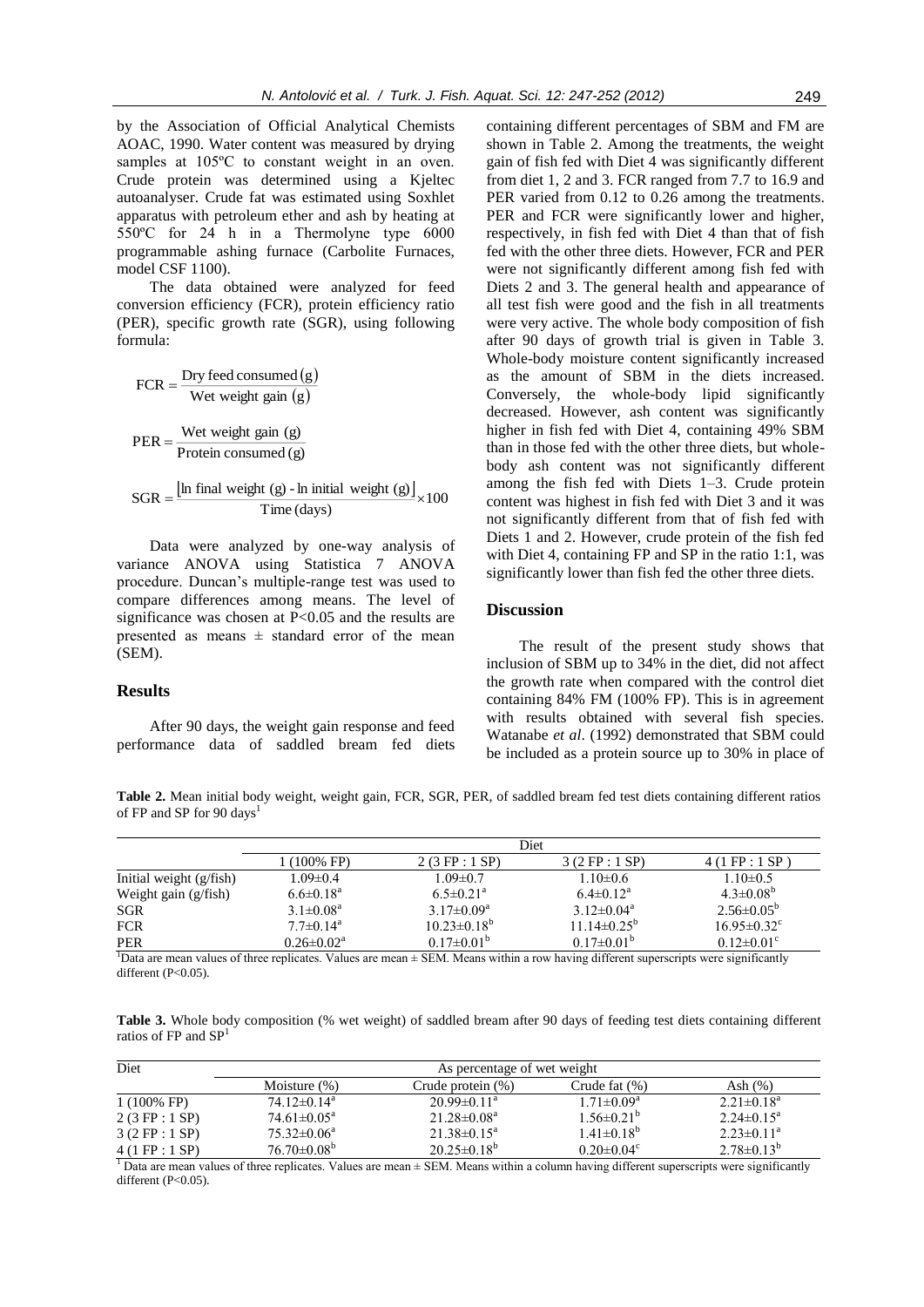FM in soft-dry pellets for yellowtail. Replacement up to 20% of FP with SP in diets for Atlantic salmon was suitable without growth reduction (Olli and Krogdahl, 1995). SBM may be included in the diet up to 37% as a substitute for FM, replacing about 33% of FP in juvenile tin foil barb (Elangovan and Shim, 2000). Venou *et al*. (2006) reported that increasing level up to 40% of SMB had no effect in specific growth rate in gilthead sea bream. Hernandez *et al*. (2007) reported that in small size sharpsnout seabream increasing level of SBM 40% or higher percent impact the tendency for growth to decrease as the diets percentage of SBM increased. Substitution of FP with SBM supplemented with amino acids or other protein sources in the diets of fishes have also been documented. Substituting 75% of FP with SBM was possible in the diet of hybrid striped bass with methionine supplements (Gallagher, 1994). McGoogan and Gatlin (1997) grew red drum successfully with diets in which 90% of FP was replaced by SBM with additions of amino acids. Webster *et al*. (1995) suggested that a methionine supplemented diet with an all plant protein source (SBM) could totally replace FM in a diet for blue catfish, without adverse effects on weight gain or body composition, when the protein level was 35% and fish were fed to satiation. Kikuchi (1999) has shown that about 45% of FP can be replaced with defatted SBM in combination with blood meal or corn gluten meal and blue mussel meal without any amino acid supplement. In this study with juvenile saddled bream when SBM was used to replace 44% of the FP (55% SBM in Diet 4), growth was significantly reduced. Growth reduction could have been due to higher FCR and lower PER (Table 2). Higher FCR and lower PER have also been previously reported in yellowtail (Vivyakarn *et al*., 1992) and Japanese flounder (Kikuchi, 1999) when SBM was included at high levels in the diet. The increase in FCR with increasing levels of both types of SBM is in accordance with other studies (Pongmaneerat and Watanabe, 1992; Arndt *et al*., 1999; Fagbenro and Davies, 2001; Chou *et al*., 2004; Venou *et al*., 2006; Lim and Lee, 2008).

The reduced carcass fat content with increased SBM in diet is also consistent with earlier findings (Mohsen and Lovell, 1990; Reigh and Ellis, 1992; Olli *et al*., 1995; Elangovan and Shim, 2000; Venou *et al.*, 2006; Biswas *et al*., 2007), even though levels of lipid and gross dietary energy were equal among all diets. It's also demonstrated that alcohol-soluble components of SBM comprise antinutrients, which negatively affect fat digestibility, particularly the long chained, saturated and monosaturated fatty acids in Atlantic salmon (Olli and Krogdahl, 1995). This may also be one of the reasons for reduced carcass fat content and growth rate in fish fed with the Diet 4, containing larger proportion (49% of the diet) of SBM. SBM contains approximately 30% carbohydrates, with 10% oligosaccharides (5%

sucrose, 4% stacchyose, and 1% raffinose), 1% starch, and 20% non-starch polysaccharides (Snyder and Kwon, 1987; Liu, 1997). Non-starch polysaccharides, mainly consisting of cellulose, hemicellulose, and pectins, and oligosaccharides, such as stacchyose and raffinose are not digested and absorbed by monogastric animals (Lim and Akiyama, 1992). Only, sucrose and a trace of starch from SBM are available. Non-starch polysaccharides affect digestion of nutrients negatively (Refstie *et al*., 1999) and are responsible for a delayed gastrointestinal evacuation in Atlantic salmon (Storebakken *et al*., 1999). Therefore, it is understandable that to the fish fed with Diet 4, containing 49% SBM, most of the carbohydrates may have been completely unavailable. The relative use of dietary carbohydrate by fish varies and appears to be associated with the complexity of the carbohydrate (NRC, 1993). Moreover, it may be possible that saddled bream fed higher levels of FM might have converted a larger portion of dietary protein to lipid, if amino acid intake was in excess of requirements. Moisture and fat usually vary inversely in fish flesh, while the protein is more constant (Belal and Assem, 1995). In this study, whole-body moisture content increased and body fat decreased with increasing dietary SBM as has been reported for Atlantic salmon (Olli *et al*., 1995), Japanese flounder (Kikuchi *et al*., 1994) and juvenile tin foil barb (Elangovan and Shim, 2000).

The results of this experiment suggest that a diet containing 44% crude protein with 2:1 mixture of FP and SP (34% SBM in the diet) was adequate for normal growth in saddled bream.

#### **References**

Abdel-Tawwab, M., Ahmad, M.H., Khattab, Y.A.E. and Shalaby, A.M.E. 2010. Effect on dietary protein lever, initial body weight, and their interaction on the growth, feed utilization, and physiological alterations of Nile tilapia, *Oreochromis niloticus* (L.). Aquaculture, 298: 267-274.

doi: 10.1016/j.aquaculture.2009.10.027

- Antolović, N. 2011. Induced ovulation, development stages and growth of the saddled bream (*Oblada melanura*, Linnaeus, 1758) in captivity. PhD thesis, Zagreb: University of Zagreb.
- AOAC, 1990. Official Methods of Analysis,  $15<sup>th</sup>$  Edn. In: K. Helrich (Ed.), Association of Official Analytical Chemists, Arlington, VA.
- Arndt, R.E., Hardy, R.W., Sugiura, S.H. and Dong, F.M. 1999. Effects of heat treatment and substitution level on palatability and nutritional value of soy defatted flour in feeds for coho salmon, *Oncorhynchus kisutch*. Aquaculture, 180: 129–145. doi: 10.1016/S0044-8486(99)00186-6
- Belal, I.E.H. and Assem, H. 1995. Substitution of soybean meal and oil for fish meal in practical diets fed to channel catfish, *Ictalurus punctatus* (Rafinesque): effects on body composition. Aquacult. Res., 26: 141– 145. doi: 10.1111/j.1365-2109.1995.tb00894.x
- Biswas, K.A., Kaku, H., Ji, S.C., Seoka, M. and Takii, K.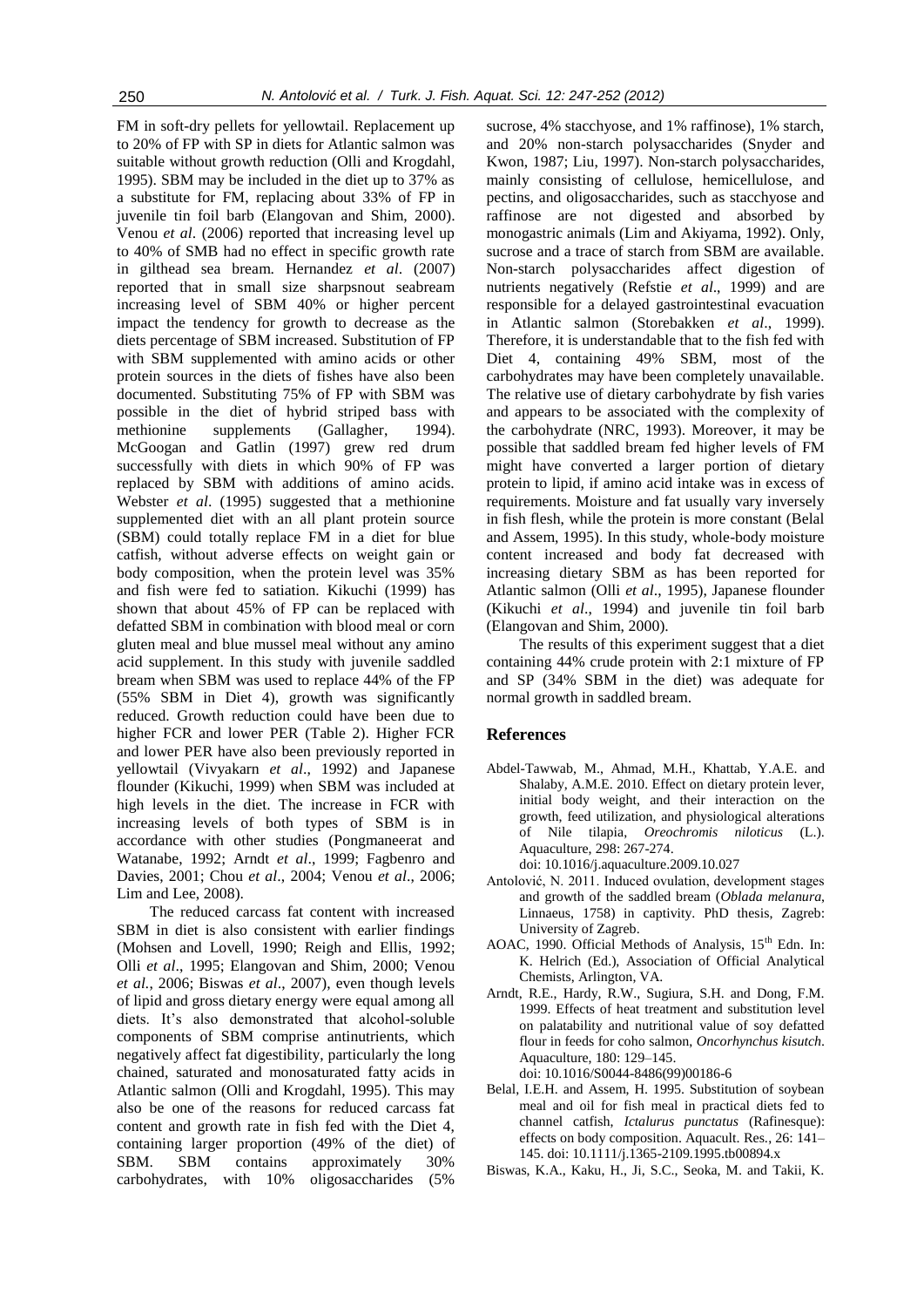2007. Use of soybean meal and phytase for partial replacement of fish meal in the diet of red sea bream, *Pagrus major*. Aquaculture, 267: 284-291. doi: 10.1016/j.aquaculture.2007.01.014

- Boonyaratpalin, M., Suraneiranat, P. and Tunpibal, T. 1998. Replacement of fish meal with various types of soybean products in diets for Asian seabass, *Lates calcarifer*. Aquaculture, 161: 67–78. doi: 10.1016/S0044-8486(97)00257-3
- Chou, R.L., Her, B.Y., Su, M.S., Hwang, G., Wu, Y.H. and Chen, H.Y. 2004. Substituting fish meal with soybean meal in diets of juvenile cobia *Rachycentron canadum*. Aquaculture, 229: 325–333. doi: 10.1016/S0044-8486(03)00395-8
- Elangovan, A. and Shim, K.F. 2000. The influence of replacing fish meal partially in the diet with soybean meal on growth and body composition of juvenile tin foil barb (*Barbodes altus*). Aquaculture, 189: 133- 144. doi: 10.1016/S0044-8486(00)00365-3
- Fagbenro, O.A. and Davies, S.J. 2001. Use of soybean flour (dehulled, solvent-extracted soybean) as a fish meal substitute in practical diets for African catfish, *Clarias gariepinus* (Burchell 1822): growth, feed utilization and digestibility. J. Appl. Ichthyol., 17: 64–69. doi: 10.1046/j.1439-0426.2001.00252.x
- Fowler, L.G. 1980 Substitution of soybean and cottonseed products for fish meal in diets fed to chinook and coho salmon. Prog. Fish-Cult., 42: 86–91. doi: 10.1577/1548-8659(1980)42[87:sosacp]2.0.co;2
- Francis, G., Makkar, H.P.S. and Becker, K. 2001. Antinutritional factors present in plant derived alternative fish feed ingredients and their effects in fish. Aquaculture, 199: 197–227.

doi: 10.1016/S0044-8486(01)00526-9

- Gallagher, M.L. 1994. The use of soybean meal as a replacement of fish meal in diets for hybrid striped bass (*Morone saxatilis* x *M. chrysops*). Aquaculture, 126: 119–127. doi: 10.1016/0044-8486(94)90253-4
- Hajen, W.E., Higgs, D.A., Beames, R.M. and Dosanjh, B.S. 1993. Digestibility of various feedstuffs by post juvenile chinook salmon (*Oncorhynchus tshawytscha*) in sea water: measurement of digestibility. Aquaculture, 112: 333–348. doi: 10.1016/0044-8486(93)90394-E
- Hernandez, M.D., Martinez, F.J., Jover, M. and Garcia Garcia, B. 2007. Effects of partial replacement of fish meal by soybean meal in sharpsnout seabream (*Diplodus puntazzo*) diet. Aquaculture, 263: 159-167. doi: 10.1016/j.aquaculture.2006.07.040
- Kikuchi, K. 1999. Use of defatted soybean meal as a substitute for fish meal in diets of Japanese flounder (*Paralichthys oli*Í*aceus*). Aquaculture, 179: 3–11. doi: 10.1016/S0044-8486(99)00147-7
- Kikuchi, K., Furuta, T. and Honda, H. 1994. Utilization of soybean meal as a protein source in the diet of juvenile Japanese flounder. Suisan Zoshoku, 42: 601– 604.
- Lim, S.J. and Lee, K.J. 2008. Supplemental iron and phosphorus increase dietary inclusion of cottonseed and soybean meal in olive flounder (*Paralichthys olivaceus*). Aquac. Nutr., 14: 423–430. doi: 10.1111/j.1365-2095.2007.00546.x
- Lim, S.R., Choi, S.M., Wang, W.J., Kim, K.W., Shin, I.S., Min, T.S. and Bai, S.C. 2004. Effects of dehulled soybean meal as a fish meal replacer in diets for fingerling and growing Korean rockfish *Sebastes schlegeli*. Aquaculture, 231: 457–468.
- Lim, C. and Akiyama, D.M. 1992. Full-fat soybean meal utilization by fish. Asian Fish. Sci. 5, 181–197.
- Liu, K. 1997. In: Soybeans: Chemistry, Technology and Utilization. Chapman and Hall, International Thomson Publishing, Singapore, p. 532.
- McGoogan, B.B. and Gatlin, D.M. 1997. Effects of replacing fish meal with soybean meal in diets for red drum *Sciaenops ocellatus* and potential for palatability enhancement. J. World Aquacult. Soc., 28: 374–385.

doi: 10.1111/j.1749-7345.1997.tb00284.x

- Mohsen, A.A. and Lovell, R.T. 1990. Partial substitution of soybean meal with animal protein sources in diets for channel catfish. Aquaculture, 90: 303–311. doi: 10.1016/0044-8486(90)90254-K
- Nour, A.M., Omar, E., Akkada, A.R.A. and Gunther, K.D. 1989. Effect of heat treatment on the nutritive value of soybean seeds as a complete diet for common carp (*Cyprinus carpio* L.). Landwirtsch. Forsch., 42: 190– 195.
- NRC\_National Research Council. 1993. In: Nutrient Requirements of Warmwater Fishes and Shellfishes. National Academy Press, Washington, DC, 114 pp.
- Olli, J.J., Krogdahl, A. and Vabeno, A. 1995. Dehulled solvent extracted soybean meal as a protein source in diets for Atlantic salmon, *Salmo salar* L. Aquacult. Res., 26: 167–174.

doi: 10.1111/j.1365-2109.1995.tb00899.x

- Olli, J.J., Hjelmeland, K. and Krogdahl, A. 1994a. Soybean trypsin inhibitors in diets for Atlantic salmon (*Salmo salar*, L): effects on nutrient digestibilities and trypsin in pyloric caeca homogenate and intestinal content. Comp. Biochem. Physiol., 109A: 923–928. doi: 10.1016/0300-9629(94)90240-2
- Olli, J.J. and Krogdahl, A. 1995. Alcohol soluble components of soybeans seem to reduce fat digestibility in fishmeal-based diets for Atlantic salmon, *Salmo salar* L. Aquacult. Res., 26: 831–835. doi: 10.1111/j.1365-2109.1995.tb00876.x
- Pham, M.A., Lee, K.J., Lim, S.J. and Park, K.H. 2007. Evaluation of cottonseed and soybean meal as partial replacement for fishmeal in diets for juvenile Japanese flounder *Paralichthys olivaceus*. Fish. Sci., 73: 760– 76. doi: 10.1111/j.1444-2906.2007.01394.x
- Plakas, S.M., Lee, T.C., Wolke, R. and Meade, T.L. 1985. Effect of Maillard browning reaction on protein utilization and plasma amino acid response by rainbow trout *Salmo gairdneri*. J. Nutr., 115: 1589– 1599.
- Pongmaneerat, J and Watanabe, T. 1992. Utilization of soybean meal as protein source in diets for rainbow trout. Nippon Suisan Gakkaishi, 58: 1983–1990. doi: 10.2331/suisan.58.1983
- Quartararo, N., Allan, G.L. and Bell, J.D. 1998. Replacement of fish meal in diets for Australian snapper, *Pagrus auratus*. Aquaculture, 166: 279–295. doi: 10.1016/S0044-8486(98)00289-0
- Refstie, S., Svihus, B., Shearer, K.D. and Storebakken, T. 1999. Nutrient digestibility in Atlantic salmon and broiler chickens related to viscosity and non-starch polysaccharide content in different soybean products. Aquaculture, 79: 331–345.
- Reigh, R.C. and Ellis, S.C. 1992. Effects of dietary soybean and fish-protein ratios on growth and body composition of red drum (*Sciaenops ocellatus*) fed isonitrogenous diets. Aquaculture, 104: 279–292. doi: 10.1016/0044-8486(92)90210-C